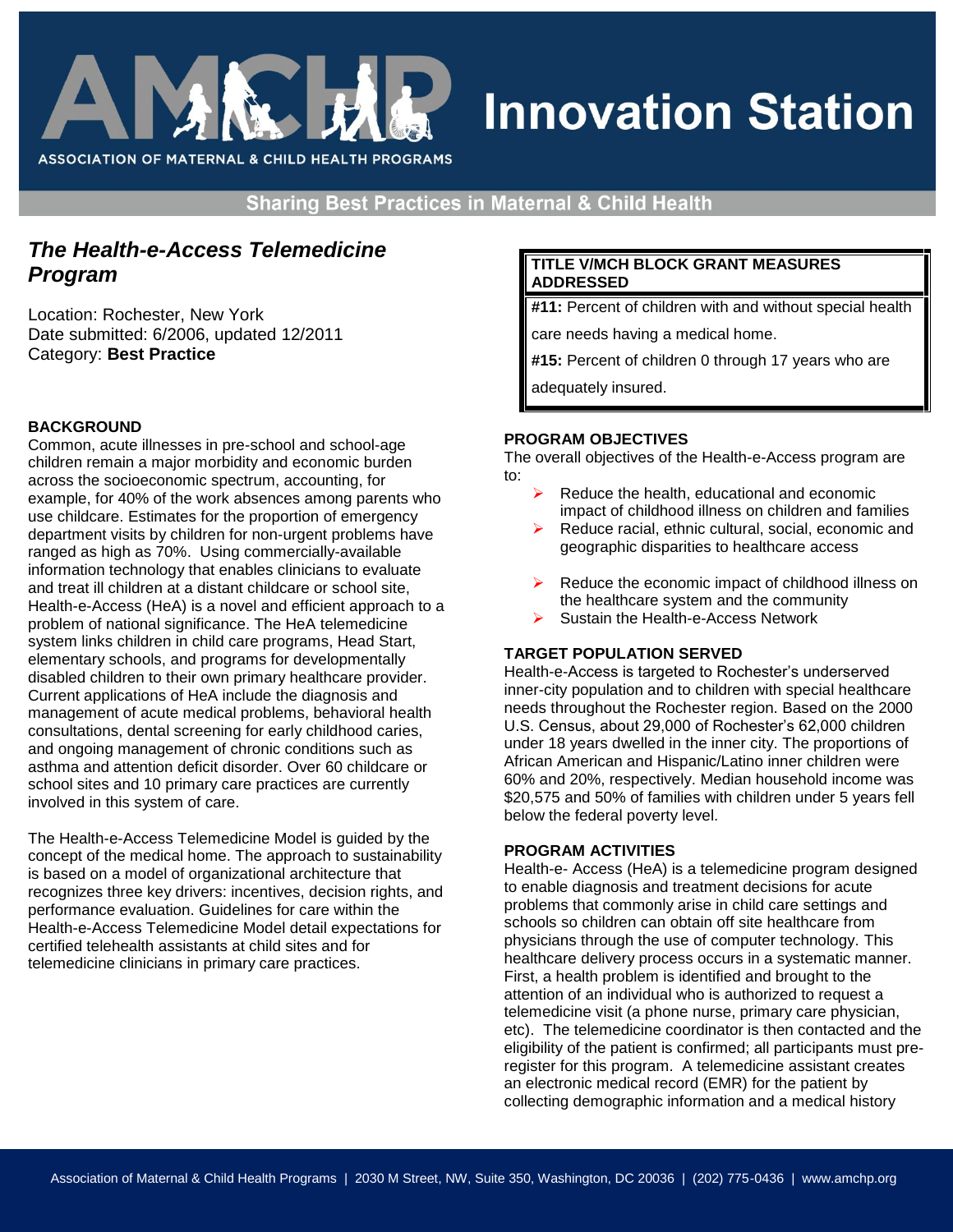from the family. In addition, the assistant captures images (e.g., tympanic membranes, rash), video clips and lung sound files from the patient. The clinician then (1) assesses all available information, (2) determines whether the visit can be completed entirely via the telemed device, or whether an in-person exam is required, and (3) makes diagnostic and management decisions. The clinician communicates with the family and enables treatment as appropriate. They also complete the telemed EMR with clinical documentation and a brief performance assessment (part of the EMR) evaluating the performance of both the telemed system and the telemedicine assistant. If, at any time during or after the telemed visit the patient needs/wants to be seen in person, this is arranged.

Training programs, manuals and online course materials for telehealth assistants and clinicians have been created specifically for HeA. Through a process of continuous quality improvement, they are frequently updated as the basic HeA model is adapted for different settings and circumstances (e.g., for child care, schools, after-hours neighborhood sites, visits with and visits without the parent physically present), as the workflow and information flow processes are refined. Program staff and queries built into EMR software collect data on parent satisfaction, performance and satisfaction of telehealth assistants and performance and satisfaction of telehealth providers (physicians, nurse practitioners). These activities generate feedback to improve performance and align expectations.

## **PROGRAM OUTCOMES/EVALUATION DATA**

Over 10,000 telemedicine visits were conducted through March 2010. The telemedicine program includes over 70 primary care clinicians who have conducted visits. Approximately 97% of telemedicine visits are completed without the need for travel or any additional in-person visits. Evaluation demonstrated that 95% of parents would choose a child care program with telemedicine over one without it, and parents estimate that a telemedicine visit saves them 4.5 hours on average compared to an in-person visit.

The evaluation of this program also addressed the impact of telemedicine on: absence of children due to illness, parents' absence from work, utilization of traditional health services (e.g., emergency department) and overall cost of care. The results of the evaluation include the following:

- $\triangleright$  There was a 63% reduction in absence due to illness among children attending inner city childcare, which was attributable to telemedicine.
- $\triangleright$  Children with access via telemedicine from childcare or school make 22% fewer Emergency Department (ED) visits than matched counterparts.
- $\triangleright$  Given that reimbursement rates for emergency department visits are much greater than for telemedicine visits (reimbursed at the same rate as

office visits), the Health-e-Access telemedicine model results in substantial cost savings.

Reduced ED visits, reduced absence and (reduced work loss for parents) can be attributed to capacity for managing illness "on the spot" and receiving "on the spot" physician certification so that the child could stay in school/child care without being a contagion hazard for other children and teachers. Reduced ED visits and reduced absence can be partly attributed to earlier treatment, preventing development of more serious illness. For example, there have been many instances where a flare up of a chronic condition (e.g., asthma, eczema) has been quickly evaluated and treated on site, avoiding more serious flare ups, as well as office and ED visits.

## **PROGRAM COST**

Approximately \$12,000,000 has gone into the development and evaluation of Health-e-Access. Funding was received from federal agencies, NY State, national and local foundations and from individual donors. The program was initiated in May 2001. Health-e-Access is an ongoing program and is currently sustained from reimbursement for telemedicine visits by all local payers, including Medicaid Managed Care.

Economies of scale are critical to sustainability of the Healthe-Access infrastructure. The upfront cost for the child site telemedicine units is about \$14,000. Partly because of their portability, these units can be in use almost continuously throughout the day in many urban schools. Ongoing technology-related costs (hosting, support, upgrades) are a few thousand dollars annually. Because Health-e-Access uses a web-based system, start-up would generally involve no incremental cost for connectivity. Similarly, due to use of personal laptop or desktop computers, there generally would be no start-up cost (other than a web-cam) for technology at the provider end. Because telemedicine assistants capture most of the information needed for clinical decision making, and software facilitates retrieval and assimilation of clinical information and documentation, providers readily manage about six patients per hour with common acute problems. The telemedicine coordinator contributes to efficient operations by managing network resources, directing roaming telehealth assistants to locations where they are needed and scheduling telemedicine visits for after-hours sites that are most convenient for the family. Telemedicine assistants are a substantially less expensive resource than office nurses. In most childcare settings, telemed visits are done by existing staff that we train, so there is no incremental cost to HeA or the provider organization (primary care practice).

Additionally, at least two-thirds of revenue to a pediatric office goes of practice operating costs. Only a very small proportion of office infrastructure costs are involved in a

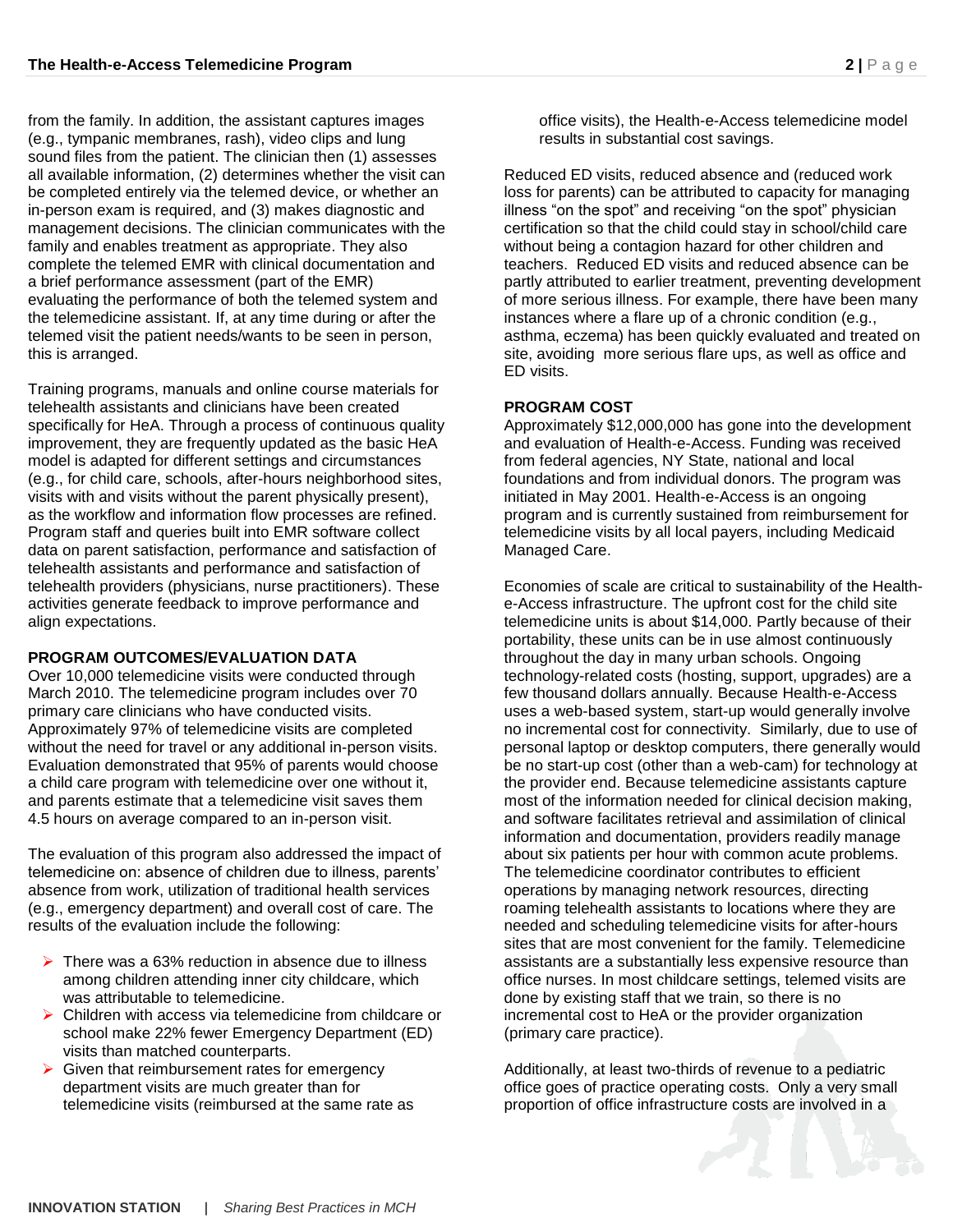telemedicine visit. Office exam room space is not required for visits completed via telemedicine. From a health systems, public policy and societal perspective, the tradeoffs between ED and telemed visits reimbursement (i.e., \$600 for an ED visit vs. \$60 for a telemed visit) and indirect costs (time lost from work and school absence with vs. without HeA telemed) yield a cost-effective model of care.

## **ASSETS & CHALLENGES**

Assets

- $\triangleright$  Collaborative child sites (especially individuals trained as telehealth assistants), collaborative clinicians
- $\triangleright$  School district leadership that recognizes the interrelationships among health, healthcare and academic performance
- $\triangleright$  Reimbursement for telemedicine visits by all local health insurance organizations, including Medicaid Managed Care

## **Challenges**

- $\triangleright$  Resistance to change, misperception that technology is attempting to replace traditional school nursing
- $\triangleright$  Fear that sick children will be kept in school or childcare causing an additional burden on the health office staff and/or pose a contagion risk to other children
- $\triangleright$  Lack of reimbursement for telemedicine from traditional fee-for-service Medicaid
- $\triangleright$  Distributing added value among stakeholders in a manner that promotes scale-up and spread

## **LESSONS LEARNED**

In providing infrastructure that enables more convenient healthcare, the goals of the Health-e-Access telemedicine program appear to be aligned well with those of families, child sites, clinicians, health insurance organizations, employers and the community in general.

## **FUTURE STEPS**

Health-e-Access (HeA) is an ongoing program that continues to expand in Rochester and to be replicated elsewhere in the U.S. In Rochester, for example, access to care through this telemedicine network expanded to all schools in the Rochester City School District in September 2010. Access to health care via HeA from child care operated by the family court system was initiated in April 2011.

Health-e- Access plans to:

- $\triangleright$  Develop after-hours neighborhood telemedicine access points to supplement child care and school access for care of acute illness
- $\triangleright$  Expand service to any child care or school site in the city of Rochester using mobile telemedicine units operated by roaming telehealth assistants enabling connection with the child's own primary care practice through wireless broadband
- $\triangleright$  Expand infrastructure enabling chronic illness management (e.g., asthma, ADHD, obesity) in child care and school settings
- $\triangleright$  Expand services for children with special health care needs in child development centers to include ongoing management of chronic illness as well as care of acute illness episodes.
- $\triangleright$  Refine provider-end software for use with handheld computing devices and tablet computers.

## **COLLABORATIONS**

The primary partners that were involved in the collaboration were health insurance organizations, community and medical center based primary care medical practices, child sites in both urban and suburban settings (childcare programs, elementary schools, day programs for developmentally disabled) and telemedicine systems from TeleAtrics, Inc.

## **PEER REVIEW & PROGRAM REPLICATION**

- ▶ McConnochie KM, Wood NE, Kitzman HJ, Herendeen NE, Roy J, Roghmann KJ. Telemedicine reduces absences due to illness in urban childcare: Evaluation of an innovation. Pediatrics 2005; 115: 1273-1282.
- McConnochie KM, Conners GP, Brayer AF, Goepp J, Herendeen NE, Wood NE, Thomas A, Ahn DS, Roghmann KJ. Effectiveness of Telemedicine in Replacing In-Person Evaluation for Acute Childhood Illness in Office Settings. Telemedicine and e-Health. 2006; 12: 308-316
- ▶ McConnochie KM, Conners GP, Brayer AF, Goepp J, Herendeen NE, Wood NE, Thomas NE, Ahn DS, Roghmann KJ. Differences in diagnosis and treatment using telemedicine versus in-person evaluation of acute illness. Ambulatory Pediatrics 2006;6:187-195.
- ▶ McConnochie KM, Wood NE, Herendeen NE, Ng P, Noyes K, Wang H, Roghmann KJ. Acute illness care patterns change with use of telemedicine. Pediatrics 2009;123: e989-e995
- ▶ McConnochie KM, Wood N, Herendeen N, ten Hoopen CB, Denk L, Neuderfer J. Integrating telemedicine in urban pediatric primary care: Provider perspectives and performance. Telemedicine and e-Health 2010;16:280- 288
- ▶ McConnochie KM, Wood N, Herendeen N, ten Hoopen CB, Roghmann KJ. Telemedicine in urban and suburban childcare and elementary schools lightens family burdens. Telemedicine and e-Health 2010;16:533-542

The Health-e-Access model has been replicated in other settings and populations in Rochester, including development centers for children with severe developmental disabilities, dental screening for children in the Rochester area and surrounding rural counties, after-hours telemedicine access in neighborhood community centers for children with acute illness, child care operated by family